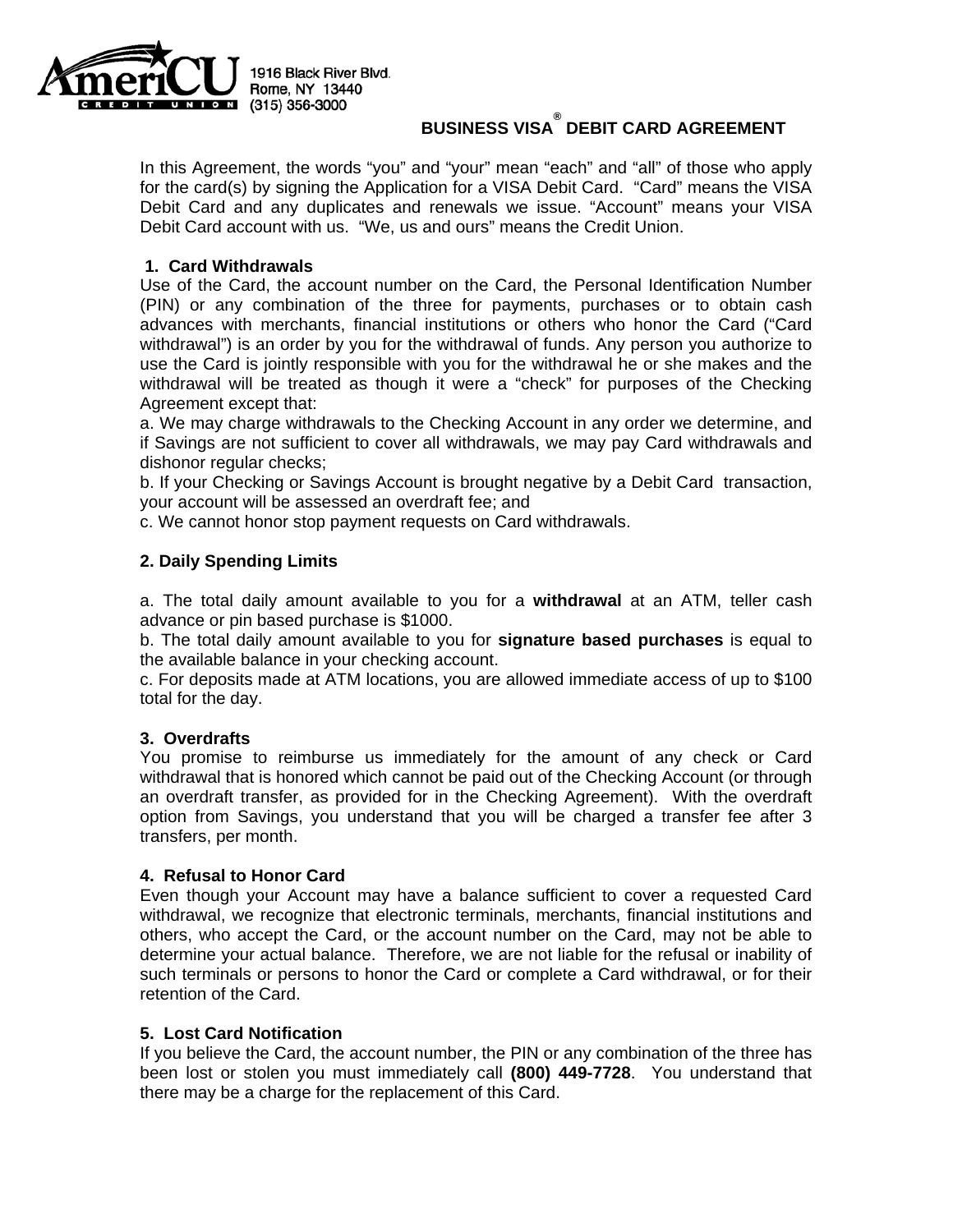# **6. Returns and Adjustments**

 and they will do so by initiating a credit, which will post to the Checking Account. Merchants and others who honor the Card may give credit for returns or adjustments, Merchants have up to 30 calendar days to issue a credit.

# **7. Transaction Slips**

 will retain the copy of such slips furnished at the time of the transaction in order to verify The monthly statement for the Checking and Savings Account will identify the merchant, financial institution or electronic terminal at which Card withdrawals were made, but sales, cash advances, credit or other slips cannot be returned with the statement. You the monthly statement. We may make a reasonable charge for photocopies of slips you may request. See our Business Service Fee Schedule.

#### **8. Disputes**

 ATM Network guidelines, we can charge back a purchase to the merchant. You must and dollar amount of the transaction, describe the dispute, and sign the letter. We will merchant establishment). VISA time frames could be longer. If it is determined that a amount. You will be provided with a written explanation at the conclusion of the investigation and you may ask for copies of the documents that were used in the We are subject to claims and defenses (other than tort claims) arising out of goods or services you purchase with the Card only if you have made a good faith attempt, but have been unable to obtain satisfaction from the merchant. Under certain VISA and submit your dispute in writing within 60 days of the statement on which the transaction appeared. In your letter, give us the following: your name and account number, the date issue you provisional credit within 10 days of receiving your written dispute while we investigate the matter. We may take up to 45 days to investigate an ATM/POB (Point-of-Banking Terminals: Using your Debit Card to process a financial transaction at a participating merchant establishment) dispute and up to 90 days for a POS dispute (Point-of-Sale Transaction: Using your Debit Card to make a purchase at a participating charge-back of the transaction is not permissible, you will be liable for the disputed investigation. The account must be in good standing.

#### **9. Unlawful Transactions**

 Your Card shall not be used for any illegal transaction, such as unlawful gambling. The Credit Union shall not be liable for any illegal transaction performed by you or anyone  you authorize to use your card.

#### **10. Foreign Transactions. Visa.**

Purchases and cash withdrawals made in foreign currencies will be debited from your account in U.S. dollars. The exchange rate between the transaction currency and the billing currency used for processing international transactions is a rate selected by Visa from a range of rates available in wholesale currency markets for the applicable central processing date, which rate may vary from the rate Visa itself receives or the government-mandated rate in effect for the applicable central processing date. The exchange rate used on the processing date may differ from the rate that would have been used on the purchase date or cardholder statement posting date. A fee of 1.00 percent of the amount of the transaction, calculated in U.S. dollars, will be imposed on all multiple currency foreign transactions, including purchases, cash withdrawals and credits to your account. A fee of .08 percent of the amount of the transaction, calculated in U.S. dollars, will be imposed on all single currency foreign transactions, including